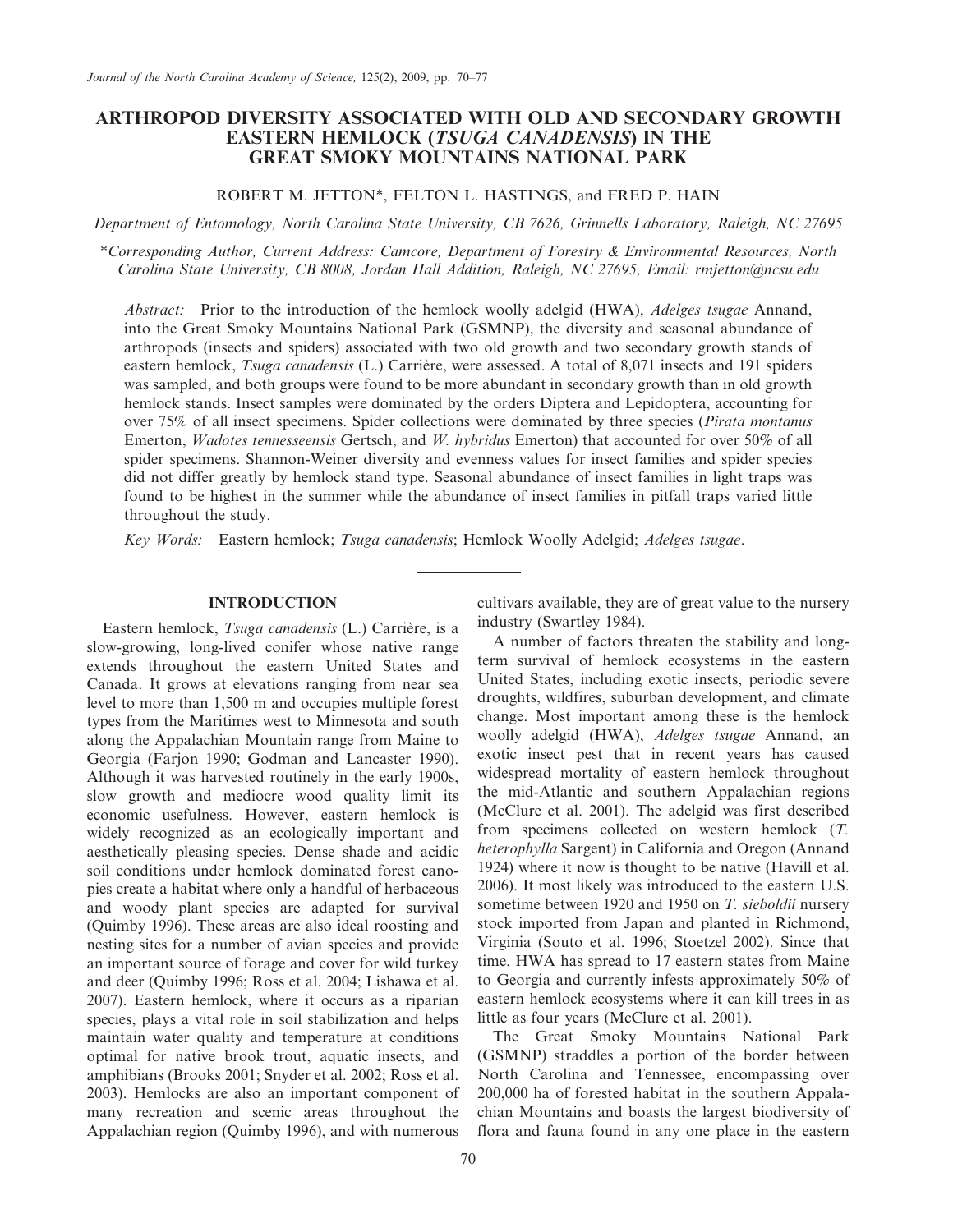U.S. This includes one of the largest pockets of both old and secondary growth eastern hemlock forest found within the species' native range. Hemlock grows, in total, on over 35,000 ha in multiple forest types with more than 2,000 ha occurring as pure hemlock (Johnson et al. 2005). The first infestations of HWA at GSMNP were found near Fontana Lake in 2002. Park resource managers, 10 yrs prior to this in 1992, initiated an effort to map the hemlock forests at GSMNP and document the associated flora and fauna in advance of the adelgid (Johnson et al. 2000). Included in this effort was a project to survey and identify the unknown community of arthropods that occupy the eastern hemlock ecosystems within the park. The goal was to develop fundamental knowledge of the seasonal abundance, natural variations, and locations of the species present to help guide decisions about the use of insecticides and biological controls once HWA arrived in the park. We report on a portion of this effort and present the results of light and pitfall trap field surveys to identify arthropods associated with old and secondary growth eastern hemlock stands within GSMNP.

### MATERIALS AND METHODS

#### Survey Plots

Arthropod sampling plots were established in hemlock dominated forest stands at four locations within GSMNP, two in old growth stands (Inadu Knob and Cataloochee) and two in secondary growth stands (Elkmont and Cosby Creek). Inadu Knob, Cataloochee, and Cosby Creek are all located in the eastern portion of the park, and Elkmont is in the central portion. Within each of the four stands, 16 0.1-acre circular plotmonitoring stations were established at representative sites, each separated by a distance of 20 m. A total of 64 monitoring stations, 32 in old growth and 32 in secondary growth, were set. The design allowed sampling of all 64 stations within a one-week period. Arthropod surveys were conducted 5–8 June 1995, 19– 21 July 1995, 3–8 September 1995, and 22–26 April 1996.

## Survey Techniques

Light trap sampling consisted of placing one batterypowered UV light trap in one, centrally located monitoring station in each of the four hemlock stands on successive nights during each sampling week. Insects attracted to the light trap were captured for one hour after sunset with aerial nets or by hand from a white sheet hung near the light. Thereafter for the remainder of the night, insects attracted to the light were capture in a soapy water filled reservoir attached below the trap. Pitfall trap sampling consisted of placing five traps in an X-pattern in the center of each of the 64 monitoring stations. Insects were captured using soapy water, and traps were left in place for one 24 hr period during each sampling week.

### Specimen Processing

Insect specimens captured at UV light traps by hand or aerial nets were pinned and labeled with the site, date, and method of collection. Those caught in the soapy water reservoirs were placed in similarly labeled vials of alcohol. Among specimens captured in pitfall traps, the larger hard-bodied insects were air dried and then pinned and labeled as above. Smaller soft-bodied insects and spiders were placed in labeled vials of alcohol. All insect specimens were identified at N.C. State University with assistance from taxonomic specialists in the NCSU Department of Entomology. Spider specimens, all of which were captured in pitfall traps, were sent to Dr. Frederick A. Coyle, now Professor Emeritus of Biology at Western Carolina University (Cullowhee, NC), for identification.

# DATA SUMMARY AND ANALYSIS

A database of all arthropod specimen data was created using Microsoft Excel®. Data for insects consisted of order, family, sampling site, sampling date, sampling method, and number of specimens (Table 1). Spider data included family, genus, species, author, sampling site, sampling date, and number of specimens (Table 2). The insect database was sorted to determine the relative abundance of insect orders over all sampling sites, dates, and methods, and the total number of insect families captured at each sampling site on each sampling date in light (Fig. 1) and pitfall (Fig. 2) traps. The relative diversity (H') and evenness (E) of arthropods was estimated by the Shannon-Weiner Index using the Ecological Measures computer program (Kotila 1986). Insect diversity and evenness values were determined for each sampling site and method individually and for all sites and methods together (Table 3). Spider diversity and evenness were estimated for each site individually and all sites together (Table 3).

### RESULTS AND DISCUSSION

## Insect Diversity

Overall, 8,071 insect specimens were collected representing 142 families and 11 orders from hemlock stands in GSMNP during this survey (Table 1). The number of insects sampled from secondary growth stands (4,931 specimens from 123 families and 10 orders) was greater than from old growth stands (3,140 specimens from 85 families and 9 orders). The number of insects sampled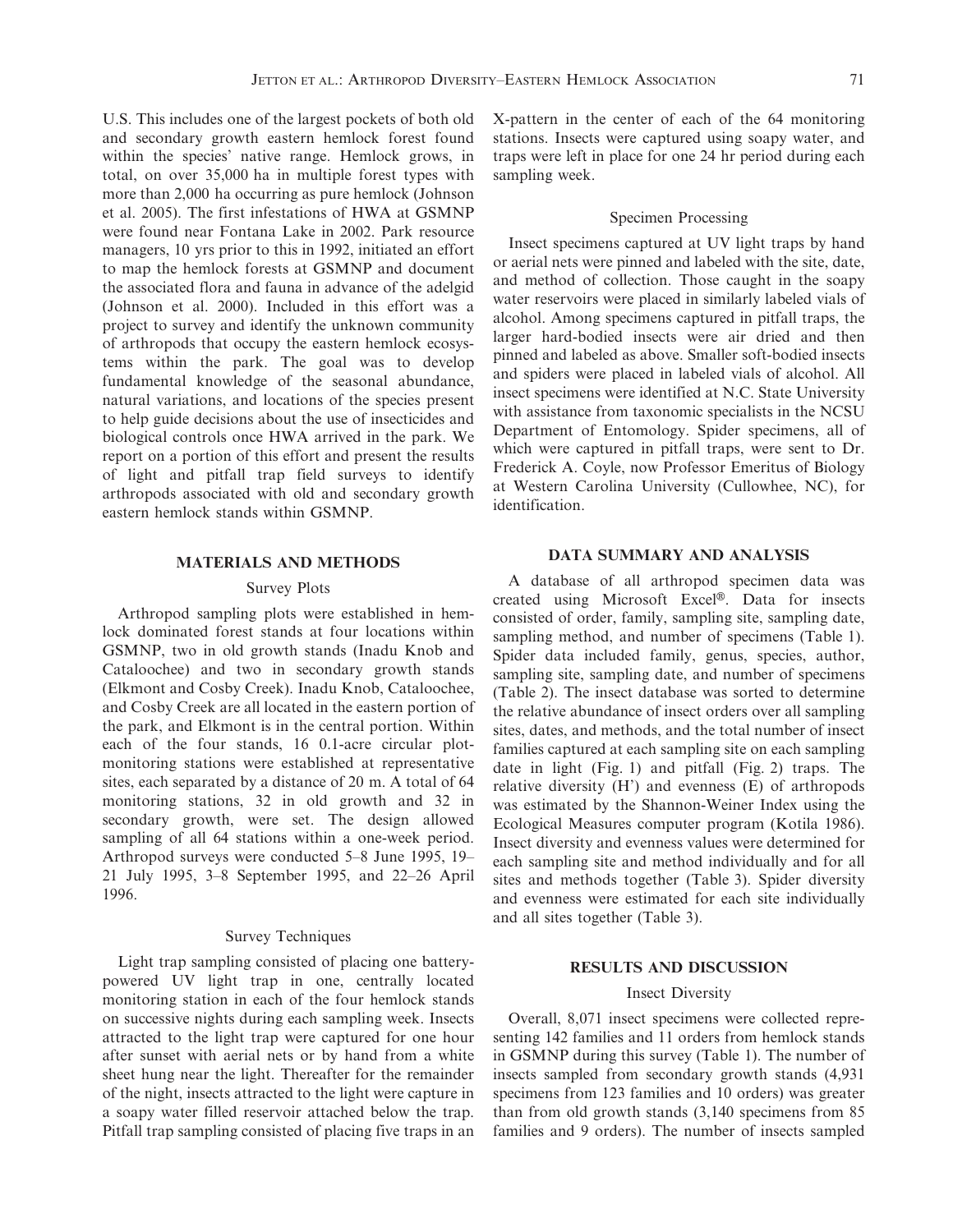Table 1. Insect families associated with old and secondary growth eastern hemlock in the Great Smoky Mountains National Park.

| Order      | Family                      | Site <sup>a</sup>        | $\mathrm{Date}^\mathrm{b}$ | $\mathbf{Method}^\mathbf{c}$         | $\boldsymbol{n}$     |
|------------|-----------------------------|--------------------------|----------------------------|--------------------------------------|----------------------|
| Blattaria  | Cryptocercidae              | IK                       | 2,3                        | PF                                   | $\overline{c}$       |
| Coleoptera | Agyrtidae                   | Elk                      | $\mathbf{1}$               | PF                                   | $\mathfrak{2}$       |
|            | Alleculidae                 | Cat, Elk                 | 1, 2                       | LT                                   | 4                    |
|            | Anobiidae                   | Cos                      | $\sqrt{2}$                 | LT                                   | 1                    |
|            | Anthribidae                 | IK                       | $\overline{4}$             | PF                                   | 2                    |
|            | Byrrhidae                   | IK                       | $\sqrt{2}$                 | PF                                   | 1                    |
|            | Cantharidae                 | Cat, Cos, Elk, IK        | 1,2,4                      | LT                                   | 34                   |
|            | Carabidae                   | Cat, Cos, Elk, IK        | 1,2,3,4                    | LT,PF                                | 433                  |
|            | Cerambycidae                | Cat, Cos, Elk            | 1,2                        | LT                                   | 6                    |
|            | Cerylonidae                 | $\cos$                   | $\overline{3}$             | LT                                   | 1                    |
|            | Chrysomelidae               | Cat, Cos, Elk, IK        | 1,2,3,4                    | LT,PF                                | 26                   |
|            | Cicindelidae                | Elk                      | 4                          | PF                                   | 1                    |
|            | Cleridae<br>Coccinellidae   | Elk,IK                   | 1,2                        | $\mathop{\rm LT}\nolimits$           | $\overline{c}$       |
|            | Curculionidae               | Cos, Elk, IK             | 2,3,4                      | LT                                   | $\overline{4}$<br>12 |
|            | Dermestidae                 | Cat, Cos, Elk<br>Elk     | 2,3,4<br>3                 | LT,PF<br>PF                          | $\mathbf{1}$         |
|            | Elateridae                  | Cat, Cos, Elk, IK        | 1,2                        | LT,PF                                | 33                   |
|            | Erotylidae                  | Cat, Cos, Elk            | 1,2,3                      | LT,PF                                | $\overline{4}$       |
|            | Histeridae                  | Elk                      | $\overline{2}$             | PF                                   | $\mathbf{1}$         |
|            | Lampyridae                  | Cat, Cos, Elk, IK        | 1,2                        | LT,PF                                | 32                   |
|            | Lucanidae                   | Cat                      | $\overline{2}$             | LT                                   | 1                    |
|            | Lycidae                     | Cat,IK                   | 1,4                        | LT,PF                                | 4                    |
|            | Melandryidae                | Cat, Cos                 | 1,2                        | LT                                   | 5                    |
|            | Mycetophagidae              | Cos                      | $\overline{c}$             | $\mathop{\rm LT}\nolimits$           | 1                    |
|            | Phalacridae                 | Cat                      | $\sqrt{2}$                 | LT                                   | $\mathbf{1}$         |
|            | Pselaphidae                 | Elk                      | $\sqrt{2}$                 | LT                                   | 3                    |
|            | Pyrochroidae                | Cos, Elk, IK             | 1,2                        | $\mathop{\rm LT}\nolimits$           | 7                    |
|            | Rhysodidae                  | IK                       | $\overline{2}$             | PF                                   | 1                    |
|            | Scarabaeidae                | Cat, Cos, Elk, IK        | 1,2,3,4                    | LT,PF                                | 25                   |
|            | Silphidae                   | Cat, Cos, Elk, IK        | 1,2,4                      | LT,PF                                | 43                   |
|            | Staphylinidae               | Cat, Cos, Elk, IK        | 1,2                        | LT,PF                                | 8                    |
| Diptera    | Anisopodidae                | Cat, Cos, IK             | 2,4                        | LT,PF                                | 18                   |
|            | Anthomyiidae                | Cat, Cos, Elk, IK        | 1,3,4                      | LT,PF                                | 10                   |
|            | Bombyliidae                 | IK                       | $\overline{4}$             | PF                                   | 1                    |
|            | Calliphoridae<br>Camillidae | Cat, Elk, IK             | 2,3<br>$\overline{4}$      | LT,PF                                | 9                    |
|            | Cecidomyiidae               | IK<br>Cat, Cos, Elk      | 2,3,4                      | LT<br>$\mathop{\rm LT}\nolimits$     | 1<br>68              |
|            | Ceratopogonidae             | Cat, Cos, Elk, IK        | 1,2,3,4                    | LT                                   | 147                  |
|            | Chironomidae                | Cat, Cos, Elk, IK        | 2,3,4                      | LT                                   | 2,167                |
|            | Conopidae                   | Elk                      | $\overline{4}$             | $\rm PF$                             | 1                    |
|            | Culicidae                   | Cat, Cos, Elk            | 1,2,3                      | LT                                   | 9                    |
|            | Dixidae                     | Cat                      | 2,4                        | LT                                   | 18                   |
|            | Dolichopodidae              | Cat, Cos, Elk            | 1,2                        | LT                                   | 11                   |
|            | Drosophilidae               | Cat, Cos, Elk            | 1,2                        | LT                                   | $27\,$               |
|            | Empididae                   | Cat, Cos, Elk, IK        | 1,2,3,4                    | $\mathop{\rm LT}\nolimits$           | 305                  |
|            | Ephydridae                  | Elk                      | $\mathbf{1}$               | $\mathop{\rm LT}\nolimits$           | 29                   |
|            | Heleomyzidae                | Cos, Elk                 | 1,2                        | LT                                   | 7                    |
|            | Muscidae                    | Cat, Cos, Elk, IK        | 1,2,3,4                    | LT,PF                                | 43                   |
|            | Mycetophilidae              | Cat, Cos, Elk, IK        | 1,2,3,4                    | LT                                   | 197                  |
|            | Oestridae                   | Cos, Elk                 | 1,2                        | LT,PF                                | 3                    |
|            | Phoridae                    | Cat, Cos, Elk, IK        | 1,2,3,4                    | LT,PF                                | 137                  |
|            | Pipunculidae                | Cat, Elk                 | 1,2,3                      | LT, PF<br>$\mathop{\rm LT}\nolimits$ | 3<br>20              |
|            | Psychodidae<br>Rhagionidae  | Cat, Cos<br>Cos, Elk, IK | 2,3,4<br>1,2,3,4           | LT,PF                                | 16                   |
|            | Sarcophagidae               | Cos, Elk                 | 2,4                        | PF                                   | 2                    |
|            | Scathophagidae              | $\cos$ <sub>Elk</sub>    | 2,3                        | LT,PF                                | $\overline{4}$       |
|            | Sciaridae                   | Cat, Cos, Elk, IK        | 1,2,3,4                    | LT                                   | 195                  |
|            | Sciomyzidae                 | Elk,IK                   | 3                          | LT,PF                                | 3                    |
|            | Sepsidae                    | Elk                      | $\overline{4}$             | $\rm PF$                             | $\mathbf{1}$         |
|            | Simuliidae                  | Cos, Elk                 | 1,2,3,4                    | LT                                   | 11                   |
|            | Syrphidae                   | Cat                      | 2                          | LT                                   | $\mathbf{1}$         |
|            | Tabanidae                   | ${\rm E}$ lk             | $\mathbf{2}$               | $\mathop{\rm LT}\nolimits$           | 3                    |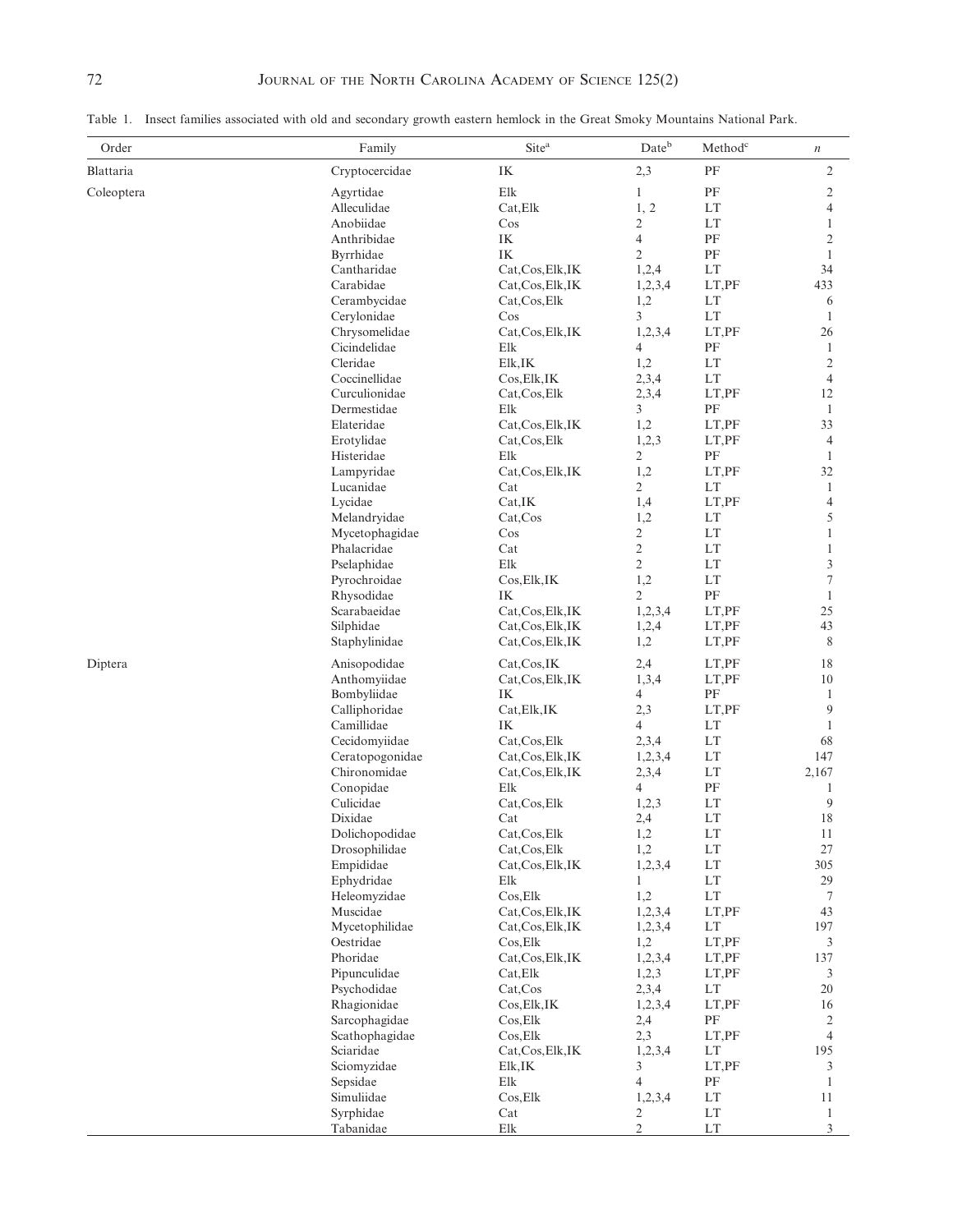Table 1. Continued.

| Order         | Family                      | Site <sup>a</sup>                      | Dateb            | $\mathbf{Method}^\mathbf{c}$     | $\,$ $\,$           |
|---------------|-----------------------------|----------------------------------------|------------------|----------------------------------|---------------------|
| Diptera       | Tachinidae                  | Cat, Cos, IK                           | 2,4              | LT,PF                            | 6                   |
|               | Tanyderidae                 | Elk                                    | $\overline{4}$   | PF                               | 3                   |
|               | Therevidae                  | Elk                                    | 1,2              | LT,PF                            | $\overline{2}$      |
|               | Tipulidae                   | Cat, Cos, Elk, IK                      | 1,2,3,4          | LT                               | 220                 |
|               | Trichoceridae               | IK                                     | 4                | PF                               | $\mathbf{1}$        |
|               | Xylophagidae                | Elk                                    | $\overline{4}$   | PF                               | $\mathbf{1}$        |
| Ephemeroptera | Heptageniidae               | Cos, Elk                               | 2,4              | LT                               | $\overline{2}$      |
|               | Leptophlebiidae             | Cos                                    | $\overline{4}$   | LT                               | $\overline{c}$      |
| Hemiptera     | Aphididae                   | Elk,IK                                 | 1,2              | $\mathop{\rm LT}\nolimits$       | $\mathfrak{2}$      |
|               | Cercopidae                  | Elk                                    | $\overline{2}$   | $\mathop{\rm LT}\nolimits$       | $\tau$              |
|               | Cicadellidae                | Cos, Elk                               | 1,2,3            | LT                               | 3                   |
|               | Cixiidae                    | IK                                     | 1,4              | LT,PF                            | $\mathfrak{2}$      |
|               | Derbidae                    | Elk                                    | $\mathbf{1}$     | LT                               | $\mathbf{1}$        |
|               | Issidae                     | Elk                                    | $\overline{2}$   | LT                               | $\mathbf{1}$        |
|               | Lygaeidae                   | Elk                                    | $\overline{4}$   | PF                               | $\mathfrak{2}$      |
|               | Miridae                     | Cos, Elk                               | 1,2              | LT,PF                            | 4                   |
|               | Pentatomidae                | IK                                     | $\overline{2}$   | LT                               | $\mathbf{1}$        |
|               | Piesmatidae                 | $\cos$                                 | $\overline{4}$   | PF                               | 1                   |
|               | Reduviidae                  | Cos, Elk                               | 3,4              | PF                               | $\mathfrak{2}$      |
| Hymenoptera   | Andrenidae                  | IK                                     | 4                | PF                               | 11                  |
|               | Anthophoridae               | Elk                                    | 4                | PF                               | 6                   |
|               | Apidae                      | Elk                                    | $\overline{4}$   | PF                               | $\mathbf{1}$        |
|               | Bethylidae                  | Elk                                    | 3                | PF                               | $\mathbf{1}$        |
|               | Braconidae                  | Elk,IK                                 | $\mathfrak{Z}$   | LT,PF                            | 16                  |
|               | Bradynobaenidae             | Elk                                    | 3                | PF                               | $\mathbf{1}$        |
|               | Chalcididae                 | Elk                                    | 3                | PF                               | 5                   |
|               | Colletidae                  | Cat, Cos, Elk                          | 1,2,3,4          | PF                               | 5                   |
|               | Cynipidae                   | Elk<br>Elk                             | 1<br>3           | LT<br>$\rm PF$                   | $\mathfrak{2}$<br>5 |
|               | Eucoilidae<br>Figitidae     | Elk                                    | 3                | PF                               | $\mathbf{1}$        |
|               | Formicidae                  | Cat, Cos, Elk, IK                      | 1,2,3,4          | LT,PF                            | 409                 |
|               | Gasteruptiidae              | Elk                                    | 3                | $\mathop{\rm LT}\nolimits$       | $\overline{c}$      |
|               | Halictidae                  | Cos                                    | $\mathbf{1}$     | PF                               | $\mathbf{1}$        |
|               | Ichneumonidae               | Cat, Cos, Elk, IK                      | 1,2,3,4          | LT,PF                            | $22\,$              |
|               | Megachilidae                | Elk                                    | 4                | PF                               | 3                   |
|               | Melittidae                  | Cat, Elk                               | 3,4              | PF                               | 11                  |
|               | Pompilidae                  | Elk                                    | 3                | PF                               | $\mathbf{1}$        |
|               | Scelionidae                 | Cos                                    | 3                | PF                               | $\mathbf{1}$        |
|               | Sphecidae                   | Elk                                    | 3,4              | PF                               | 9                   |
|               | Tiphiidae                   | Elk,IK                                 | 1,3,4            | PF                               | 5                   |
|               | Trigonalidae                | Elk                                    | 2,4              | PF                               | $\overline{2}$      |
| Lepidoptera   | Apatelodidae                | Cat                                    | $\overline{2}$   | $\mathop{\rm LT}\nolimits$       | $\mathbf{1}$        |
|               | Arctiidae                   | Cat, Cos, Elk, IK                      | 1,2,3,4          | LT,PF                            | 102                 |
|               | Blastobasidae               | $\cos$                                 | $\overline{2}$   | $\mathop{\rm LT}\nolimits$       | 11                  |
|               | Drepanidae                  | Cat, Cos, Elk, IK                      | 1,2,3,4          | $\mathop{\rm LT}\nolimits$       | 41                  |
|               | Geometridae                 | Cat, Cos, Elk, IK                      | 1,2,3,4          | LT,PF                            | 1,190               |
|               | Hepialidae                  | Cos, Elk                               | $\mathbf{1}$     | LT                               | 2                   |
|               | Hesperiidae                 | Elk                                    | 3                | $\rm PF$                         | 1                   |
|               | Hyblaeidae<br>Lasiocampidae | Cos<br>Cat, Cos, Elk, IK               | $\mathbf{2}$     | LT<br>$\mathop{\rm LT}\nolimits$ | 11<br>20            |
|               | Limacodidae                 |                                        | 1,2,3,4          | LT                               | 23                  |
|               | Lymantriidae                | Cat, Cos, Elk, IK<br>Cat, Cos, Elk, IK | 1,2,3<br>1,2,3,4 | LT                               | 32                  |
|               | Noctuidae                   | Cat, Cos, Elk, IK                      | 1,2,3,4          | LT,PF                            | 496                 |
|               | Notodontidae                | Cat, Cos, Elk, IK                      | 1,2,3,4          | LT                               | 115                 |
|               | Oecophoridae                | Cat                                    | 2                | LT                               | $\overline{4}$      |
|               | Papilionidae                | Cat, Cos, Elk                          | 3,4              | LT,PF                            | $\mathfrak{Z}$      |
|               | Pyralidae                   | Cat, Cos, Elk, IK                      | 1,2,3            | LT, PF                           | 271                 |
|               | Saturniidae                 | Cat, Cos, Elk                          | 1,2              | $\mathop{\rm LT}\nolimits$       | 14                  |
|               | Sphingidae                  | Cat, Cos, Elk, IK                      | 1,2,3,4          | $\mathop{\rm LT}\nolimits$       | 28                  |
|               | Thyatiridae                 | Cat, Cos, Elk                          | 1,2,4            | LT                               | 104                 |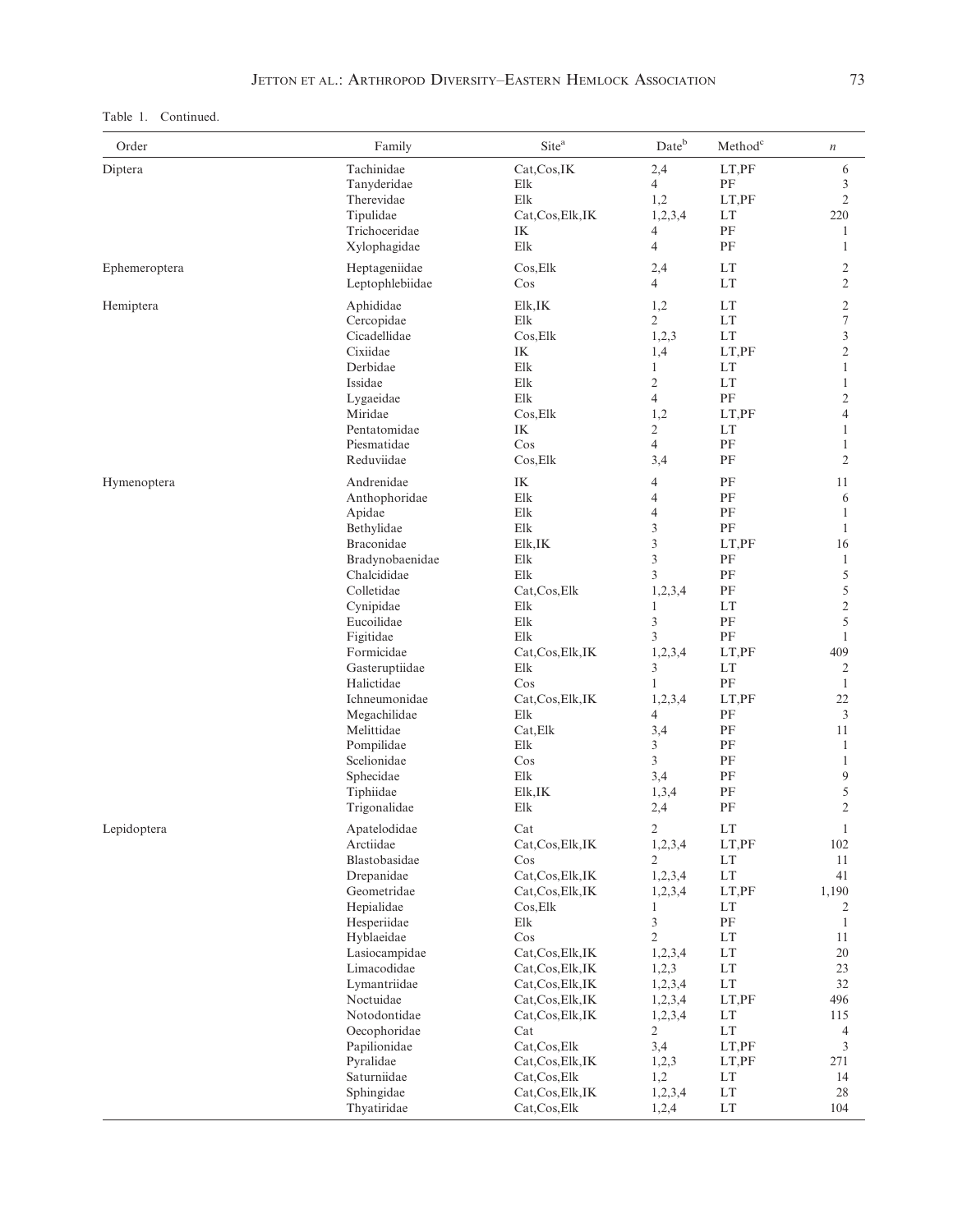| Order       | Family                                                                                                                                    | Site <sup>a</sup>                                                                                         | Dateb                                                   | Method <sup>c</sup>                                        | $\boldsymbol{n}$                     |
|-------------|-------------------------------------------------------------------------------------------------------------------------------------------|-----------------------------------------------------------------------------------------------------------|---------------------------------------------------------|------------------------------------------------------------|--------------------------------------|
| Lepidoptera | Tineidae<br>Tortricidae<br>Zygaenidae                                                                                                     | Cat, Elk<br>Cat, Cos, Elk, IK<br>$\cos$                                                                   | 3<br>1,2,3,4<br>2                                       | <b>LT</b><br><b>LT</b><br><b>LT</b>                        | 2<br>32                              |
| Neuoptera   | Corydalidae<br>Chrysopidae                                                                                                                | Elk<br>$\cos$                                                                                             | $\overline{2}$                                          | LT<br>LT                                                   |                                      |
| Orthoptera  | Gryllacrididae<br>Gryllidae<br>Tettigoniidae                                                                                              | Cat, Cos, Elk, IK<br>Elk<br>Cat, Cos, Elk, IK                                                             | 1,2,3,4<br>$\overline{2}$<br>2,3                        | LT,PF<br>LT<br><b>LT</b>                                   | 323<br>8                             |
| Plecoptera  | Capniidae<br>Leuctridae<br>Perlidae<br>Perlodidae                                                                                         | Elk<br>IK<br>Cat, Cos, Elk<br>Cat, Elk                                                                    | 1<br>3<br>1,2<br>1,3                                    | LT<br>LT<br>LT<br>LT                                       | 2<br>36<br>$\overline{2}$            |
| Trichoptera | Hydropsychidae<br>Leptoceridae<br>Limnephilidae<br>Philopotamidae<br>Phryganeidae<br>Polycentropodidae<br>Psychomyiidae<br>Rhyacophilidae | Cat, Cos. Elk, IK<br>Elk<br>Cat, Cos, Elk, IK<br>Cat, Elk<br>Cat, Cos, Elk<br>Cat, Cos, Elk<br>Elk<br>Elk | 1,2,3<br>1,2,3<br>1,2,3<br>1,2,3<br>1,2,3<br>1,2<br>1,3 | LT<br><b>LT</b><br><b>LT</b><br>LT<br>LT<br>LT<br>LT<br>LT | 36<br>3<br>91<br>23<br>5<br>43<br>27 |

<sup>a</sup> Field Sites: Cat = Cataloochee (old growth); Cos = Cosby Creek (secondary growth); Elk = Elkmont (secondary growth); IK = Inadu Knob (old growth).

<sup>b</sup> Sampling Dates: 1 = 5–8 June 1995; 2 = 19–21 July 1995; 3 = 3–8 September 1995; 4 = 22–26 April 1996. <sup>c</sup> Sampling Methods: LT = Light Trap; PF = Pitfall Trap.

from light traps (6,766 specimens from 106 families and 10 orders) was greater than from pitfall traps (1,305 specimens from 68 families and 7 orders). The orders Diptera and Lepidoptera dominated the survey, accounting for over 75% of all specimens collected. Other insect orders captured included Coleoptera (8.6%), Hymenoptera (6.44%), Orthoptera (4.1%), Trichoptera (2.91%), Plecoptera (0.51%), Hemiptera (0.32%), Neuroptera (0.10%), Ephemeroptera (0.05%), and Blattaria  $(0.02\%)$ .

Several studies have evaluated the insects associated with eastern hemlock with a focus on predators (Montgomery and Lyons 1996; Wallace and Hain 2000), guild structure (Dilling et al. 2007), and species abundance and diversity (Buck et al. 2005). Studies that focused on predators were conducted to evaluate the biological control potential of native and naturalized insects for HWA management in the eastern U.S. The most common natural enemies found feeding on the adelgid in these surveys were from the families Cecidomyiidae, Chrysopidae, Coccinellidae, Hemerobiidae, and Syrphidae, but none were present at high enough densities to provide effective control of HWA (Montgomery and Lyons 1996; Wallace and Hain 2000). All but one of these families, Hemerobiidae, were captured in our study, and for all but Cecidomyiidae fewer than five specimens were caught (Table 1). Interestingly, although native natural enemies are now recognized as ineffective for adelgid control, Dilling et al. 2007 found predators to be the third most common insect guild associated with eastern hemlock in the southern Appalachian Mountains.

Buck et al. 2005 also surveyed the insect associates of eastern hemlock at GSMNP and evaluated the seasonal abundance and diversity of insects associated with old growth and secondary growth stands. Overall, they collected fewer insect specimens (2,832) and families (101) and one less insect order using a combination of Malaise, pitfall, and direct sampling. Eight orders were common to both studies, with Psocoptera and Mecoptera unique to Buck et al. and Ephemeroptera, Plecoptera, and Trichoptera unique to ours (Table 1). Both studies found less insect diversity associated with pitfall traps than with other means of sampling. Buck et al. reported fewer specimens and significantly less species diversity captured in pitfall compared to Malaise traps and direct sampling. Similarly, in our survey the Shannon-Weiner index for the diversity of insect families captured in pitfall traps was lower than for light traps (Table 3).

Our study differed from Buck et al. 2005 in the seasonal abundance and numbers of insect specimens associated with old and secondary growth stands of eastern hemlock. Buck et al. found the seasonal abundance of insect species to be highest in the early spring and fall months. Our survey found the seasonal abundance of insect families associated with light traps to be highest during July and lowest in the fall and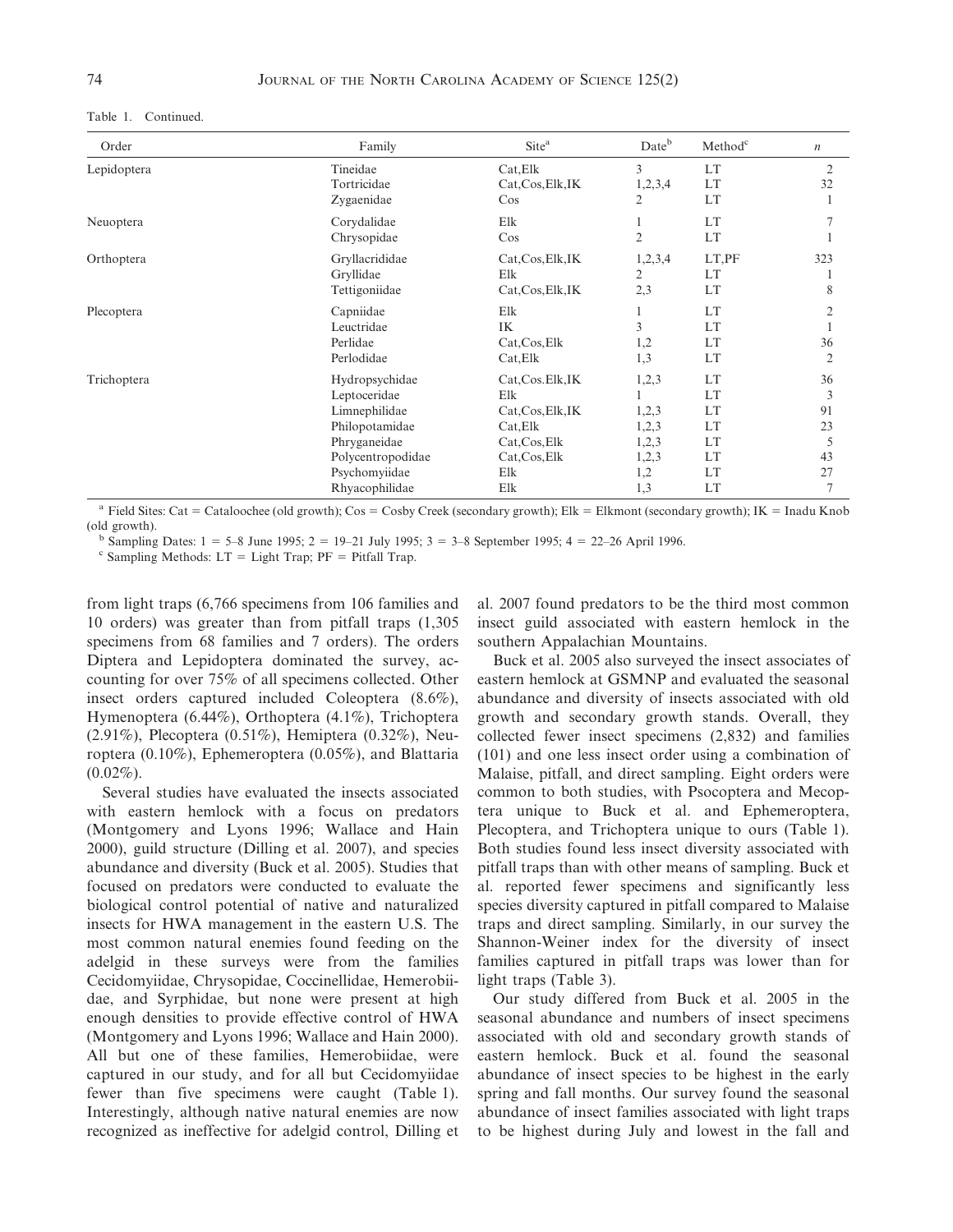| Family         | Genus               | Species            | Author            | Site <sup>a</sup> | Dateb          | $\boldsymbol{n}$ |
|----------------|---------------------|--------------------|-------------------|-------------------|----------------|------------------|
| Amaurobiidae   | Callioplus          | pantoplus          | (Bishop & Crosby) | $\cos$            | 1,3            | $\overline{2}$   |
|                | Coras               | aerialis           | Muma              | Cat               | 4              | $\overline{2}$   |
|                | <b>Wadotes</b>      | calcaratus         | (Keyserling)      | Cos, Elk          | 1,3,4          | 11               |
|                | <b>Wadotes</b>      | dixiensis          | Chamberlin        | Cat, Elk          | 4              | $\overline{2}$   |
|                | <b>Wadotes</b>      | hybridus           | (Emerton)         | Cos, Elk          | 3,4            | 19               |
|                | <b>Wadotes</b>      | tennesseensis      | Gertsch           | Cat, Elk, IK      | 2,3            | 25               |
| Antodiaetidae  | <b>Antrodiaetus</b> | unicolor           | (Hentz)           | $\cos$            | 2,3            | 8                |
| Araneidae      | Neoscona            | arabesca           | (Walckenaer)      | Cat               | $\overline{2}$ |                  |
| Corinnidae     | <b>Scotinella</b>   | redempta           | (Gertsch)         | Cat, Cos, Elk     | 1,3            | 3                |
| Cybaeidae      | Cybaeus             | patritus           | Bishop & Crosby   | Cos, Elk          | 2,3            |                  |
| Dictynidae     | Cicurina            | <i>breviaria</i>   | Bishop & Crosby   | IK                | $\overline{4}$ |                  |
|                | Cicurina            | arcuata            | (Keyserling)      | Cos, Elk          | 1,2,4          | 3                |
| Gnaphosidae    | Drassyllus          | fallens            | Chamberlin        | Elk               |                |                  |
| Leptonetidae   | Leptoneta           | sp.                |                   | $\cos$            | 2              |                  |
|                | Leptoneta           | gertschi           | (Barrows)         | $\cos$            | $\overline{2}$ | 2                |
| Linyphiidae    | <b>Bathyphantes</b> | bishopi            | Ivie              | Cat, Cos, IK      | 1,2,3          | 6                |
|                | Eperigone           | maculata           | (Banks)           | Elk               | 3              |                  |
|                | Lepthyphantes       | zebra              | (Emerton)         | Elk               | 4              |                  |
|                | Meioneta            | sp.                |                   | Elk               | 4              |                  |
|                | Pocadicnemis        | americana          | Millidge          | IK                |                |                  |
|                | Walckenaeria        | minuta             | (Emerton)         | Elk               |                | $\overline{c}$   |
|                | Walckenaeria        | <i>brevicornis</i> | (Emerton)         | Elk               |                | 9                |
|                | Walckenaeria        | pallida            | (Emerton)         | Elk               | 4              | $\overline{c}$   |
| Linyphiidae    | $\gamma$            | $\gamma$           |                   | IK                |                | $\overline{2}$   |
| Lycosidae      | Pirata              | montanus           | Emerton           | Cat, Cos, Elk     | 1,2,3          | 59               |
| Nesticidae     | <b>Nesticus</b>     | tennesseensis      | (Petrunkevitch)   | Cat, Cos          | 1,2            | $\overline{2}$   |
| Pisauridae     | <b>Dolomedes</b>    | tenebrosus         | (Hentz)           | Cat               | $\overline{3}$ |                  |
| Salticidae     | Habrocestum         | parvulum           | (Banks)           | Elk, IK           | 1,4            | 3                |
|                | Habrocestum         | pulex              | (Hentz)           | Elk               |                |                  |
| Tengellidae    | Liocranoides        | sp.                |                   | Cat, Cos, Elk     | 1,3,4          | 4                |
| Tetragnathidae | Leucauge            | venusta            | (Walckenaer)      | Cos.IK            | 1,2            | 2                |

Table 2. Spiders associated with old and secondary growth eastern hemlock in the Great Smoky Mountains National Park. All specimens were collected in pitfall traps.

<sup>a</sup> Field Sites: Cat = Cataloochee (old growth); Cos = Cosby Creek (secondary growth); Elk = Elkmont (secondary growth); IK = Inadu Knob (old growth). b Sampling Dates:  $1 = 5-8$  June 1995;  $2 = 19-21$  July 1995;  $3 = 3-8$  September 1995;  $4 = 22-26$  April 1996.





FIG. 1. Seasonal abundance of insect families captured in light traps associated with old and secondary growth stands of eastern hemlock in the Great Smoky Mountains National Park.

FIG. 2. Seasonal abundance of insect families captured in pitfall traps associated with old and secondary growth stands of eastern hemlock in the Great Smoky Mountains National Park.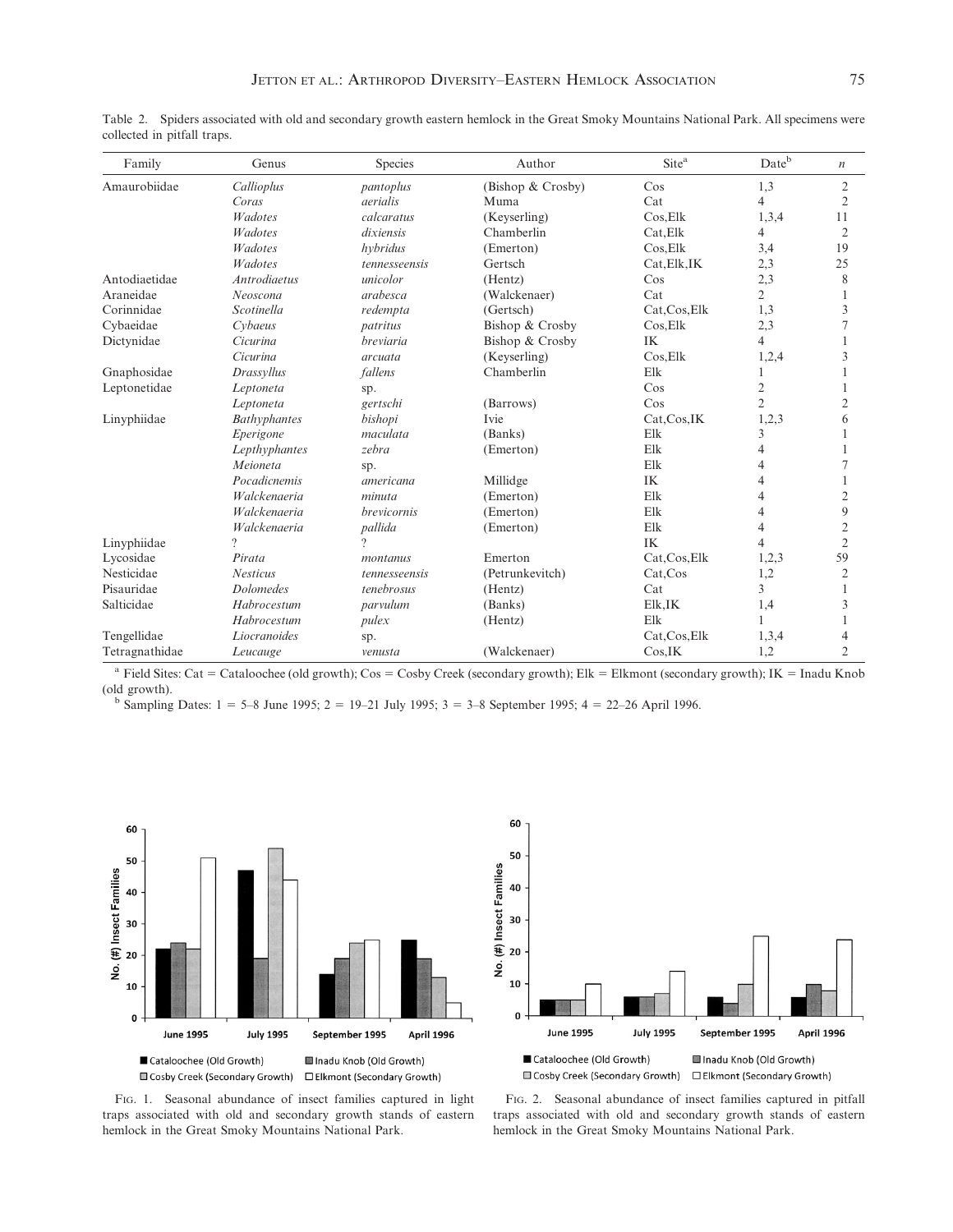Table 3. Shannon-Weiner diversity  $(H')$  and evenness  $(E)$  values for insect families and spider species associated with eastern hemlock in the Great Smoky Mountains National Park.

|                              | Shannon's H' Shannon's E |       |
|------------------------------|--------------------------|-------|
| Insect Families              |                          |       |
| Cataloochee—Old Growth       | 1.192                    | 0.655 |
| Inadu Knob—Old Growth        | 1.048                    | 0.597 |
| Cosby Creek—Secondary Growth | 1.070                    | 0.569 |
| Elkmont-Secondary Growth     | 1.443                    | 0.709 |
| Light Traps                  | 1.192                    | 0.589 |
| Pitfall Traps                | 0.882                    | 0.481 |
| All Sites/Sampling Methods   | 1.306                    | 0.607 |
| Spider Species               |                          |       |
| Cataloochee—Old Growth       | 0.826                    | 0.866 |
| Inadu Knob—Old Growth        | 0.490                    | 0.630 |
| Cosby Creek—Secondary Growth | 0.908                    | 0.815 |
| Elkmont-Secondary Growth     | 0.828                    | 0.687 |
| All Sites                    | 1.058                    | 0.739 |

spring (Fig. 1). The seasonal abundance of insect families associated with pitfall traps varied little by site throughout the study (Fig. 2). Additionally, we captured greater numbers of insect specimens from secondary growth stands while Buck et al. sampled higher abundance of specimens in old growth stands. However, neither our study (Table 3) nor Buck et al. found the diversity and evenness of insects, as estimated by the Shannon-Weiner index, to differ greatly by hemlock stand type.

Shannon-Weiner diversity indices calculated for insects associated with eastern hemlock at GSMNP were much lower (0.882–1.306) in our study compared to those of Buck et al. 2005 (3.62–4.51). However, interpretation of this difference is difficult for two reasons. First the bulk of the insects sampled by Buck et al. were from Malaise traps, whereas light trap samples dominated our catch. Comparing subsets of specimens from different trap types is tenuous because of sampling biases resulting from insect behavior, activity, and size, among other factors. Second, our diversity indices were based on specimen identifications to the family level, whereas Buck et al. identified specimens to the species level, and breaking each family down to individual species would be expected to change the diversity estimate.

Further complicating comparisons between these complementary studies is the fact that our study was conducted seven years prior to the first report of HWA within the GSMNP and may better represent the arthropod associates of healthy hemlock stands within the park. Buck et al. 2005 made their arthropod surveys in 2002 and 2003, during the first two years of documented adelgid infestations (Johnson et al. 2005). The patterns of insect abundance and diversity that they report may be influenced by stand decline related to

HWA and a second exotic pest of eastern hemlock, the elongate hemlock scale (Fiorinia externa Ferris), first discovered in the park during the same survey (Buck 2004).

### Spider Diversity

Overall, 191 spider specimens were collected in pitfall traps located in hemlock stands at GSMNP (Table 2). Similar to our results for insect sampling, more spiders were captured in secondary growth (149) than in old growth (42). All but 14 individuals were identified to the species level ( $n = 27$  species). Of those 14, two specimens were classified to the family level and 12 were identified to genus (Table 2). The most abundant species were Pirata montanus Emerton, Wadotes tennesseensis Gertsch, and W. hybridus Emerton that accounted for over 50% off all spiders sampled. Shannon-Weiner diversity and evenness values for the spiders did not differ greatly among old growth and secondary growth hemlock sites (Table 3).

Spider communities associated specifically with eastern hemlock in the United States have not been well studied, but the identities, habitat distribution, and life histories of many of those found in GSMNP have been documented (Aiken and Coyle 2000; Davis and Coyle 2001; Stiles and Coyle 2001). In total, 461 species of spiders have been identified in the park as part of the All Taxa Biodiversity Inventory (ATBI), and the 27 spider species identified in our survey are included in the GSMNP Spider Checklist maintained by DicoverLife. org.

### **CONCLUSIONS**

Our survey of the arthropod associates of eastern hemlock in GSMNP yielded a total of 8,262 specimens (8,071 insects and 191 spiders) from a combination of light and pitfall traps, and all specimens and given to the park for cataloging in their permanent biological collection. More arthropods were captured in secondary growth hemlock stands than in old growth stands, although, analyses of community structure indicated that the diversity of insect families and spider species did not differ greatly by stand type. The GSMNP began the All Taxa Biodiversity Inventory (ATBI) in 1998 to identify, map, and catalog all flora and fauna within the park boundaries with an emphasis on endangered ecosystems. Our survey, augmenting those by Buck et al. 2005 and Dilling et al. 2007, provides a description of the arthropod fauna found in eastern hemlock ecosystems in the park that are currently threatened by HWA. These data can be used to guide management decisions for adelgid control at GSMNP through the evaluation of potential non-target effects of biological control